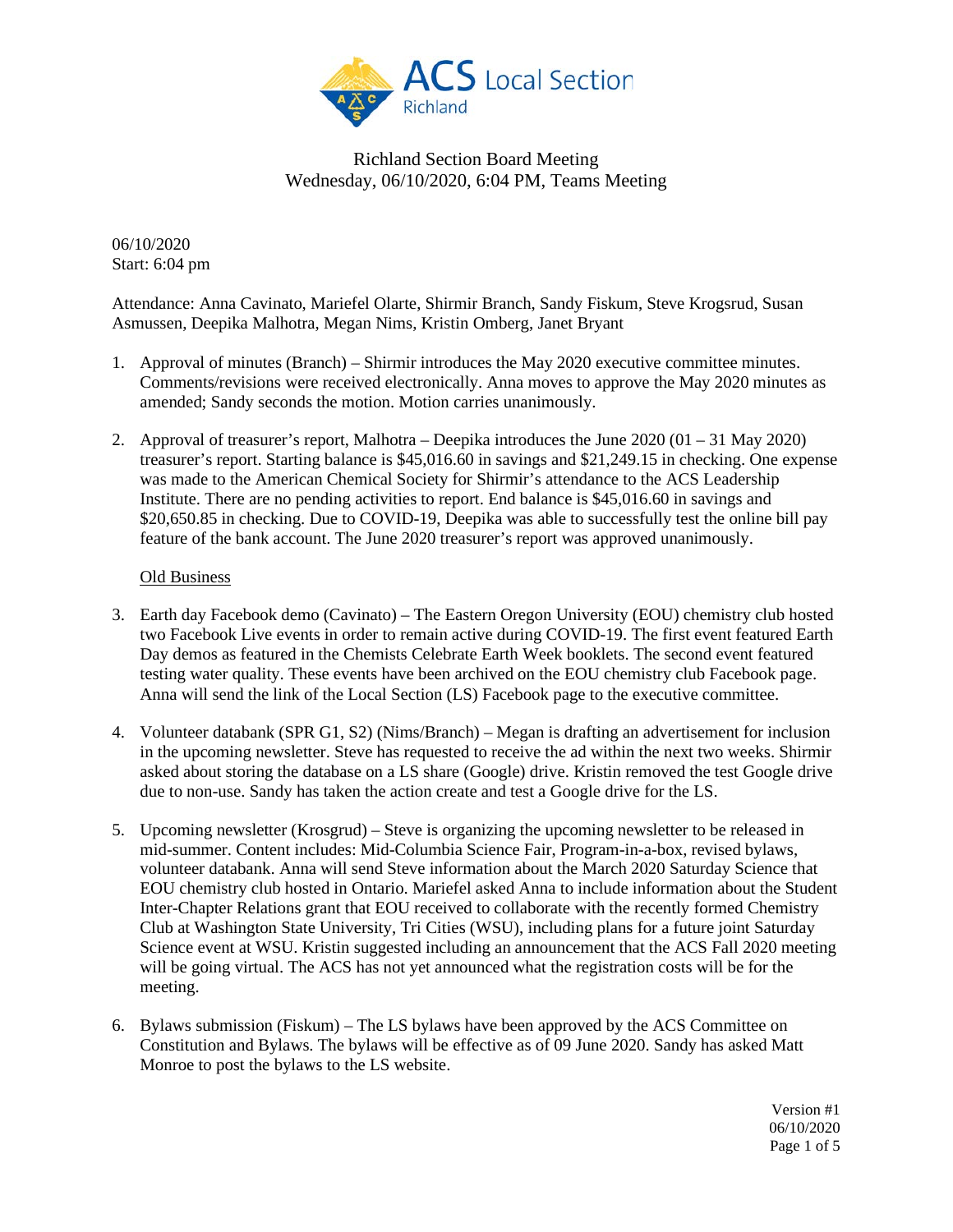

- 7. Current grants status (Fiskum) There are several active grants:
	- a. Technology grant (\$300)
	- b. Chemistry club mentoring grant (\$750) Anna reported that these funds have been partially spent to host WSU's visit to EOU. The remaining funds have not been spent due to event cancellations impacted by COVID-19.
	- c. IPG (\$2750) for Government Affairs Committee (GAC) Kristin will discuss plans for the GAC in New Business.
	- 8. Staying connected during COVID-19 (Fiskum) The WCC is planning a virtual event for a discussion on the Black Lives Matter movement. The WCC will be reaching out to several organizations for support. Sandy forwarded an email to Megan from the Puget Sound WCC, who is organizing a virtual event featuring famous female chemists in the Pacific Northwest. The invited speakers include women who would have been presented awards at the now-cancelled ACS Spring 2020 National Meeting. The Puget Sound WCC asked if the Richland WCC would be interested in participating. Megan will continue to correspond with them to gauge how the Richland WCC can participate. Sandy continues to challenge the executive committee to think of ways for the LS membership to stay connected. Anna suggested inviting a speaker to give a webinar. The Programs committee has taken the action to look for a speaker.
	- 9. EOU chemistry club travel to Spring National Meeting (Cavinato) The EOU chemistry club purchased airfare in the amount of ~\$12,000 for 24 students to travel to the now-cancelled Spring 2020 National Meeting. Upon cancellation, the airline issued ticket credits to the students named on each ticket instead of to the chemistry club who purchased the tickets. Some students decided to purchase their tickets from the chemistry club at a reduced rate to use at their own leisure. The chemistry club was able to borrow about ~\$10,000 from the EOU Office of Student Affairs rainy day funds in order to postpone the use of the remaining tickets to next year. In the end,  $\approx 2,000$ were moved out of chemistry club's account to subsidize some of the ticket costs. Anna asked if the LS would be able to offset some of these expenses by \$500. This request would help to alleviate of the students' out-of-pocket costs. The planned expense for student travels this year was budget at \$3,500. Sandy proposes donating \$1,000 to the EOU chemistry club to address their deficit. Motion carries unanimously. Discussion indicates that the minutes for this meeting are sufficient serve as record for this approval. Anna will also send documentation of cost breakdown.

### New Business

10. Shut Down STEM, 10 June 2020 (Cavinato) – Anna received a notification from the Division of Professional Relations for a planned forum in response to the Black Lives Matter movement. Anna has taken the action to draft a statement standing against racial injustice to send to the LS membership. The statement will also be included in the upcoming newsletter.

> Version #1 06/10/2020 Page 2 of 5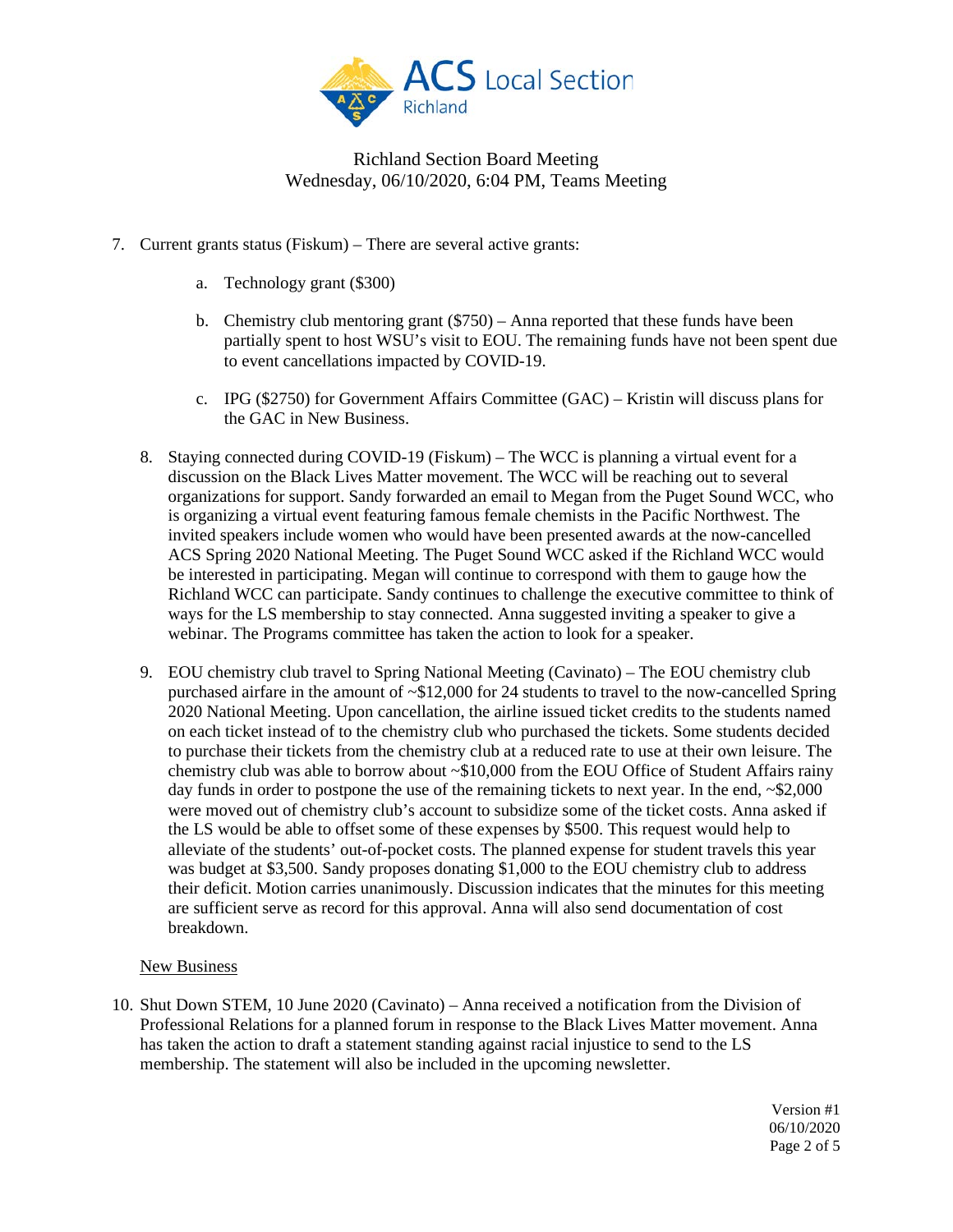

- 11. GAC online training (Omberg) Kristin has proposed moving the GAC training to an online platform. This will provide the opportunity to use the technology grant to purchase equipment for enhancing the online training experience. Kristin has asked for opinion on how to space out the training interval. For a typical in-person training, the session would last  $3 - 4$  hours. Janet recommended hosting trainings in 1-hour intervals to encourage engagement. Discussion indicates that there is no preference for having the training take place on the weekend or a weekday evening. Sandy recommended including "homework" assignments with each training to exercise lessons learned.
- 12. LS dues (Malhotra) Every year, the ACS asks local sections what their LS dues will be for the following year. The current LS dues are \$5. Discussion indicates that this is an appropriate amount to carry into 2021.
- 13. Sustainability related program (Fiskum) Sandy received an email from the Committee on Environmental Improvements (CEI) offering mini grants in the amount of up to \$500 to local sections to enable sustainability related programming that communicates the role of chemistry "to promote opportunities that enhance the chemical community's awareness on the essential role of chemistry in responding to sustainability challenges." Janet and Anna commented that since the grant is from CEI, there is no conflict of interest for the LS to apply for the program. The grant application is typically due 20 business days before the National Meeting. Anna is not sure how/if the deadline is impacted by COVID-19. Janet suggested hosing a virtual event, such as a panel featuring local environmental chemists. Mariefel suggested speaking with the student chem clubs to gauge their interest in involvement. Sandy has recommended that the Education Committee take on this action to advertise this programming opportunity. Sandy also suggested creating literature to display as handouts in local public spaces.
- 14. Annual Social milestone member (Fiskum) Dr. Richard Hermens, Dr. John Campbell, Emmet Moore and John Baker will be this year's 60-yr members.
- 15. Facility tour (Olarte) Mariefel's contact at Lamb Weston said they will anticipate offering tours beginning 01 August 2020. Mariefel is to follow up with contact towards the end of July to discuss scheduling.
- 16. Annual Social speaker (Olarte) Mariefel introduces discussion on whether to begin planning speaker's travel to Richland. Discussion indicates that the social may need to go virtual. Mariefel will give a status update to the speaker that the decision to host a virtual or in-person event is still pending.

#### Committee reports

- 17. Programs Reports discussed above.
- 18. WCC Reports discussed above.
- 19. Awards The 01 Nov 2020 deadline for National ACS awards nominations is still in place.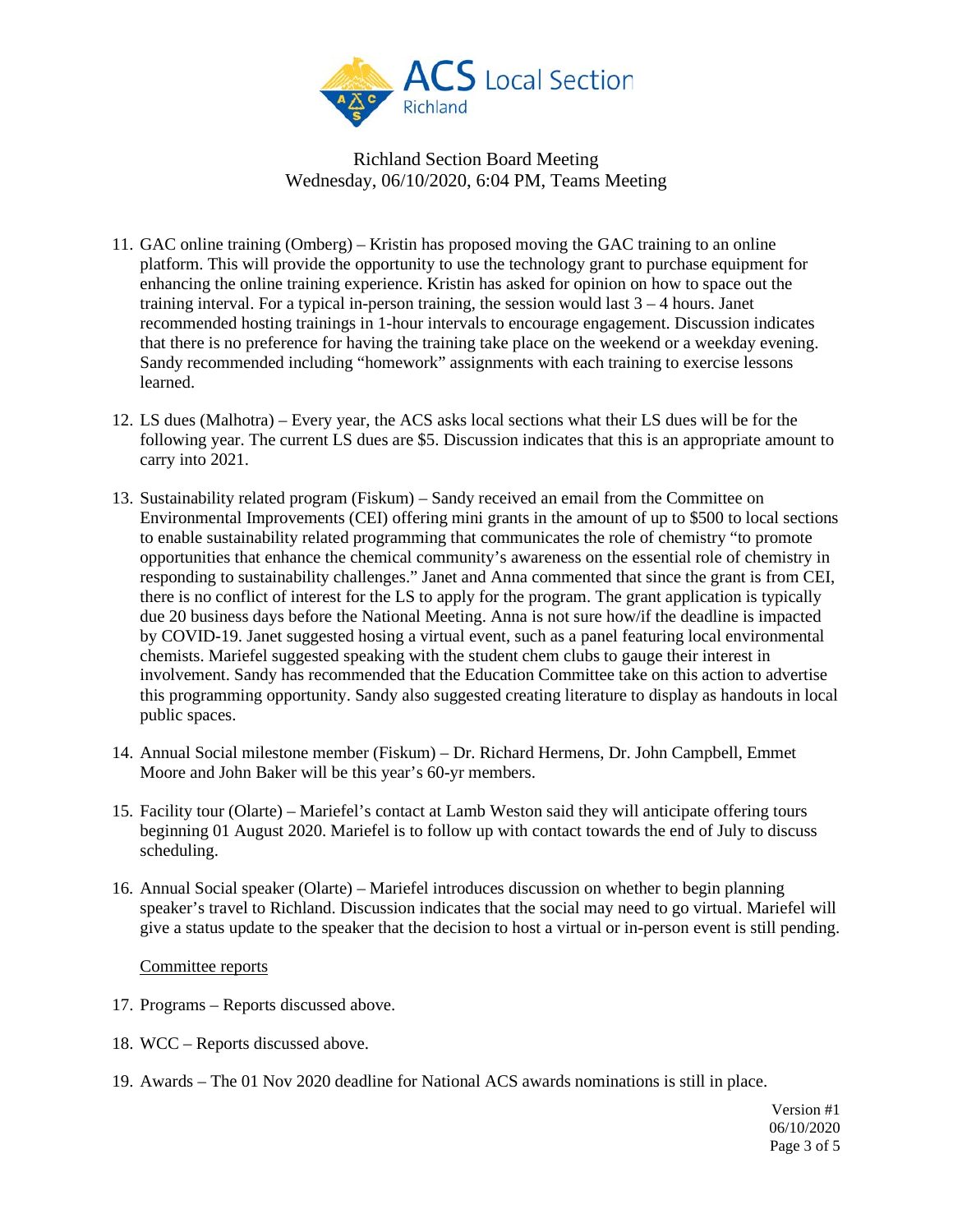

- 20. Public relations Reports discussed above.
- 21. GAC Reports discussed above.
- 22. Education Reports discussed above.

#### Upcoming events

- 23. WCC happy hour Longship Cellars (TBD).
- 24. Facility tour Lamb Weston (TBD).
- 25. Program in a box Virtual (TBD). Mariefel has reported that there has been no word from ACS regarding the Fall event.
- 26. Earth Day (Richland) 03 October 2020, Hanford REACH Museum. Shirmir reported that the event is still scheduled to occur (according the event coordinators), though this depends on whether the county will be at Phase 4. Janet commented that with the event to take place in October, this will now be a National Chemistry Week event.
- 27. Annual Social 13 November 2020, Richland Community Center.

Janet moves to adjourn the April 2020 executive committee meeting; Sandy seconds the motion. Motion carries unanimously.

Adjourn at 7:16 pm